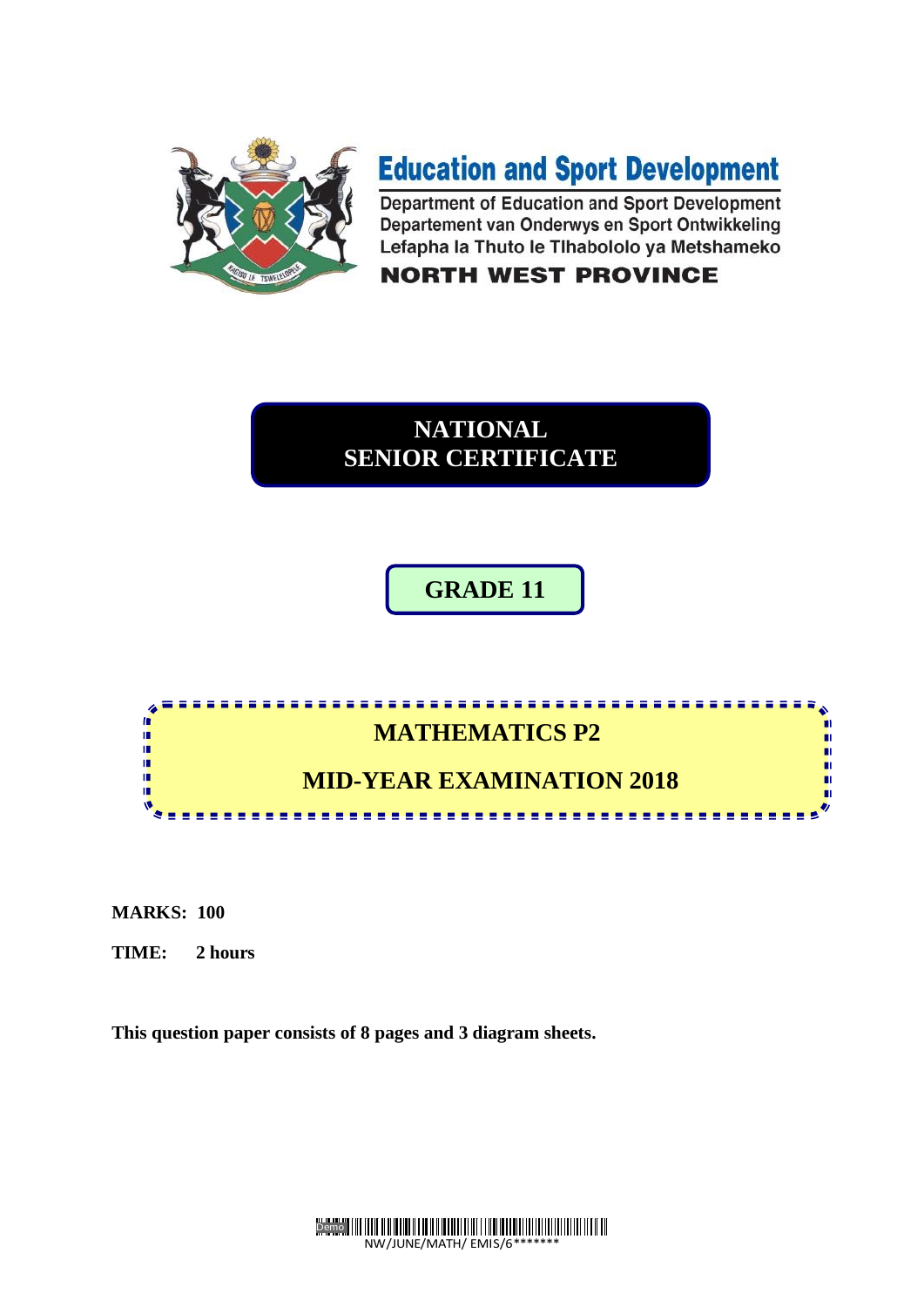#### **INSTRUCTIONS AND INFORMATION**

Read the following instructions carefully before answering the questions.

- 1. This question paper consists of 6 questions.
- 2. AnswerALL the questions.
- 3. Number the answers correctly according to the numbering system used in this question paper
- 4. Clearly show ALL calculations, diagrams, graphs, et cetera which you have used in determining your answers.
- 5. Answers only will NOT necessarily be awarded full marks.
- 6. You may use an approved scientific calculator (non-programmable and nongraphical), unless stated otherwise.
- 7. If necessary, answers should be rounded off to TWO decimal places, unless stated otherwise.
- 8. Diagrams are NOT necessarily drawn to scale.
- 10. Write neatly and legibly.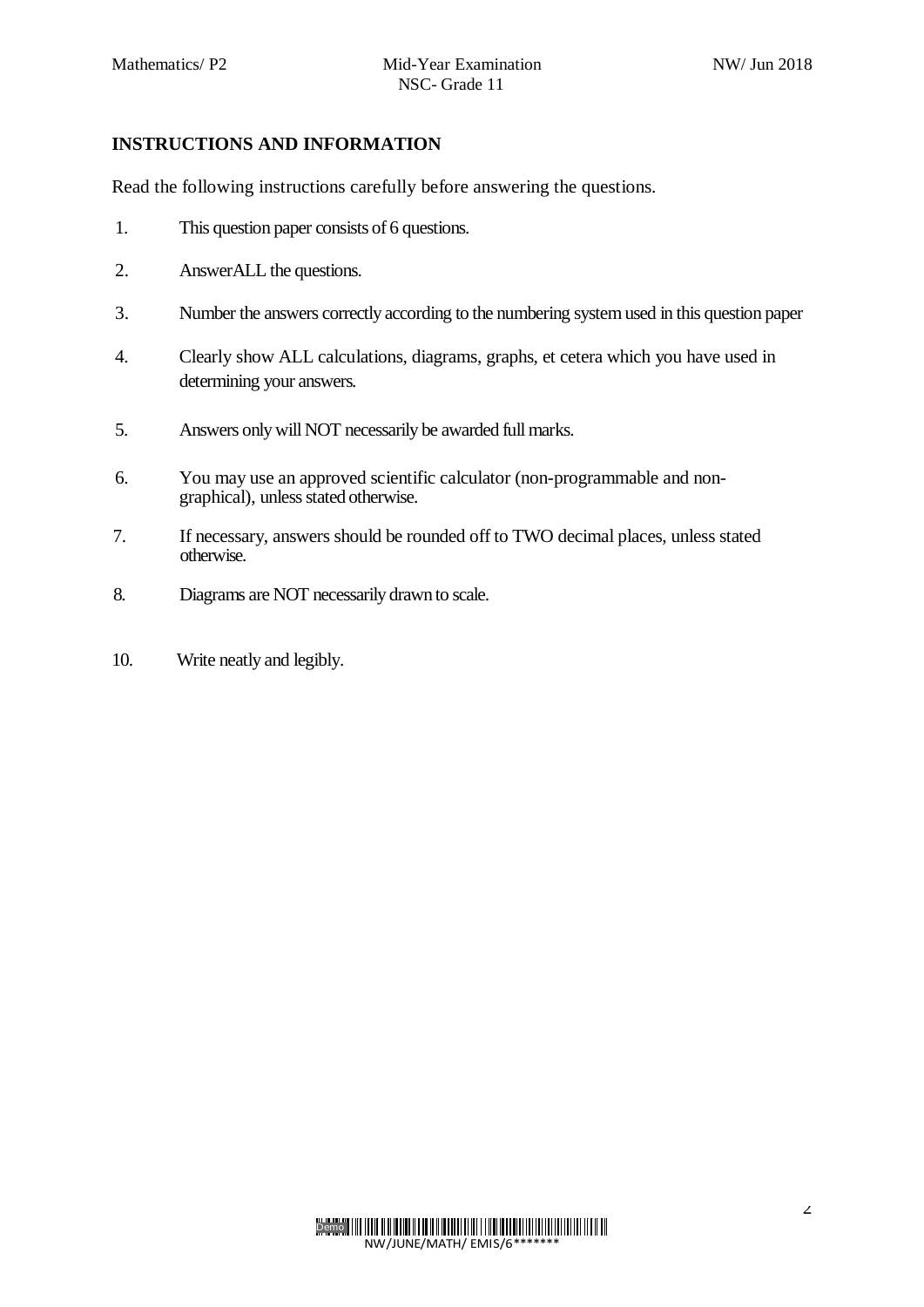1.1  $A(-1;-1)$ ,  $B(2;0)$  and  $C(5; p)$  are three points in a Cartesian plane.

Determine the value(s) of  $p$  if:

- 1.1.2 AB is perpendicular to BC. (3)
- 1.1.3 the length of BC is 5 units. (3)
- 1.2 In a diagram  $P(-4;5)$ ,  $Q(4;1)$  and  $R(-1;-4)$  are the vertices of a triangle in the Cartesian plane with M on PQ.  $M(2,2)$  is the midpoint of straight line RS.



1.2.1 Determine the gradient of PQ. (2)

- 1.2.2 Show that  $\angle PMS = 90^\circ$ (3)
- 1.2.3 Determine the coordinates of S. (3)
- 1.2.4 Prove that  $\triangle QRS$  is isosceles. (3)
- 1.2.5 Determine the area of  $\triangle PRS$ . (5)

**[24]**

3

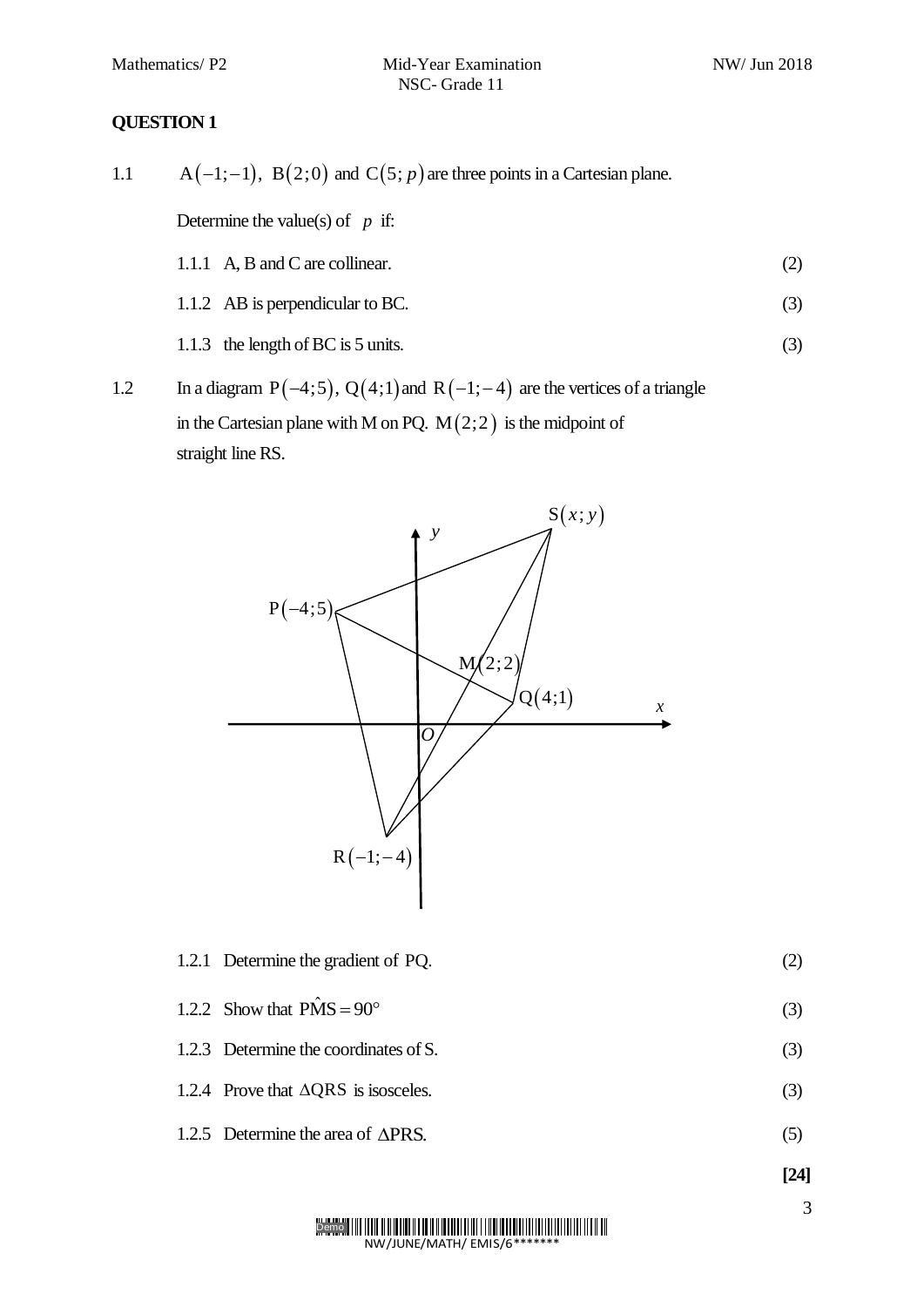| 2.1 | Given: $17 \sin \alpha - 15 = 0$ and $90^{\circ} < \alpha < 270^{\circ}$ |     |     |
|-----|--------------------------------------------------------------------------|-----|-----|
|     | With the aid of a sketch and without using a calculator, determine:      |     |     |
|     | 2.1.1<br>$\tan \alpha$                                                   |     | (3) |
|     | 2.1.2 $\cos(\alpha - 180^{\circ})$                                       | (2) |     |
| 2.2 | If $\tan 70^\circ = p$ , write the following in terms of p:              |     |     |
|     | 2.2.1<br>$tan 110^\circ$                                                 |     | (2) |
|     | 2.2.2 $\sin 290^\circ$                                                   |     | (3) |
| 2.3 | Simplify the following without using a calculator:                       |     |     |
|     | $\sin 150^\circ$ . tan 225°<br>$\sin(-30^{\circ})$ . $\sin 420^{\circ}$  |     | (6) |

**[16]**

# **QUESTION 3**

3.1 Simplify without using a calculator:

$$
\frac{\cos 390^{\circ}}{\cos(-30^{\circ})} - \tan (360^{\circ} - x) \cdot \cos (180^{\circ} + x) \cdot \cos (x - 90^{\circ})
$$
(8)

#### 3.2 Prove the identity:

$$
\frac{\cos x \cdot \tan^2 x}{\frac{1}{\cos x} + 1} + \cos x = 1
$$
\n(6)

3.3 Determine the general solution of

$$
6\cos x - 5 = \frac{4}{\cos x}; \quad \cos x \neq 0 \tag{6}
$$

**[20]**

$$
\underbrace{\text{Demo}}_{\text{NW/JUNE/MATH/EMS}/6******}
$$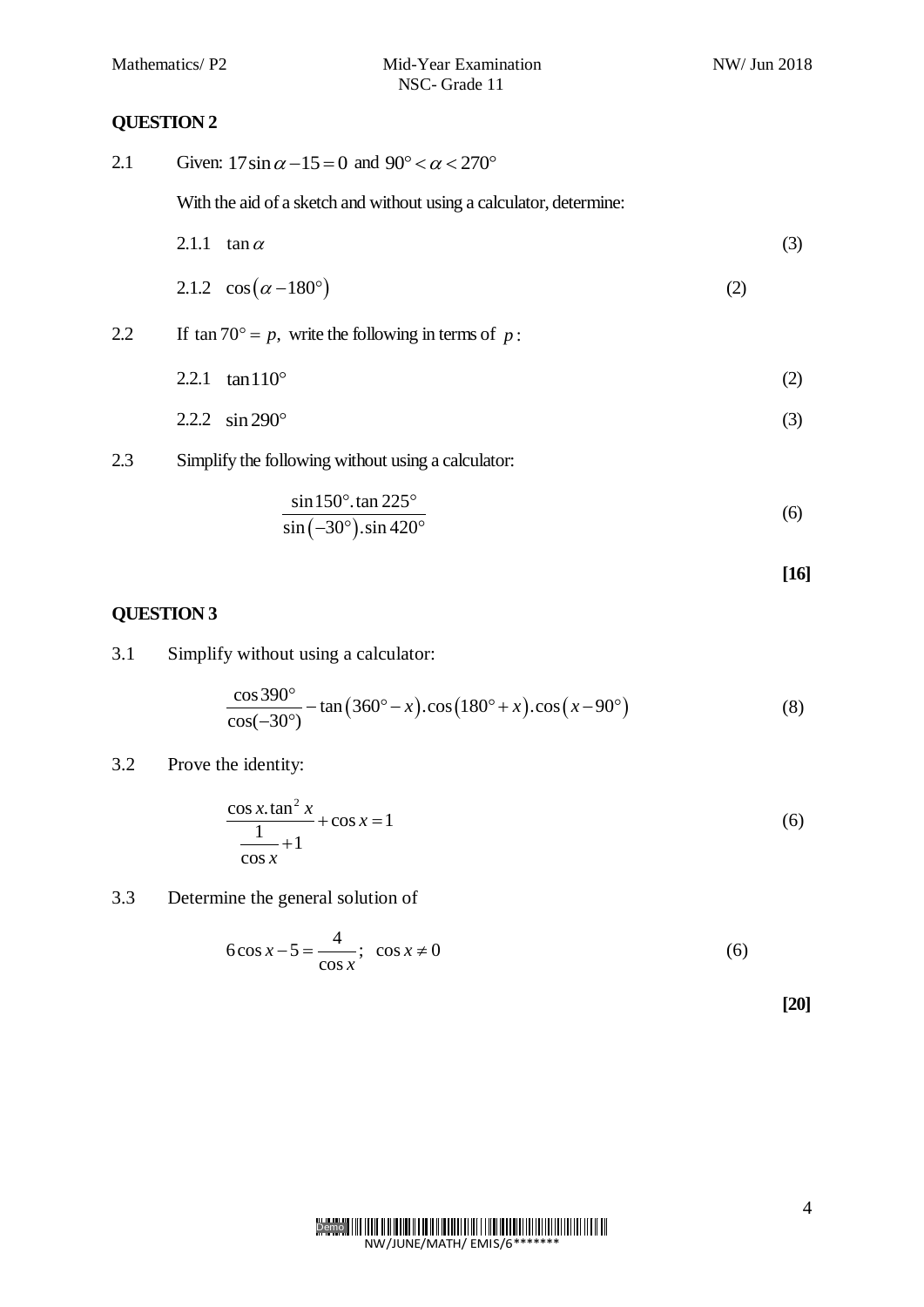O is the centre of circle ABCDE with  $\angle$ DÊC = 26°, AB = DC and  $\angle EOC = 106$ °.



Calculate the size of:

| $4.1$ $B\hat{C}A$ | (2) |
|-------------------|-----|
| 4.2 $\hat{A}_1$   | (2) |

4.3 OCD ˆ (6)

**[10]**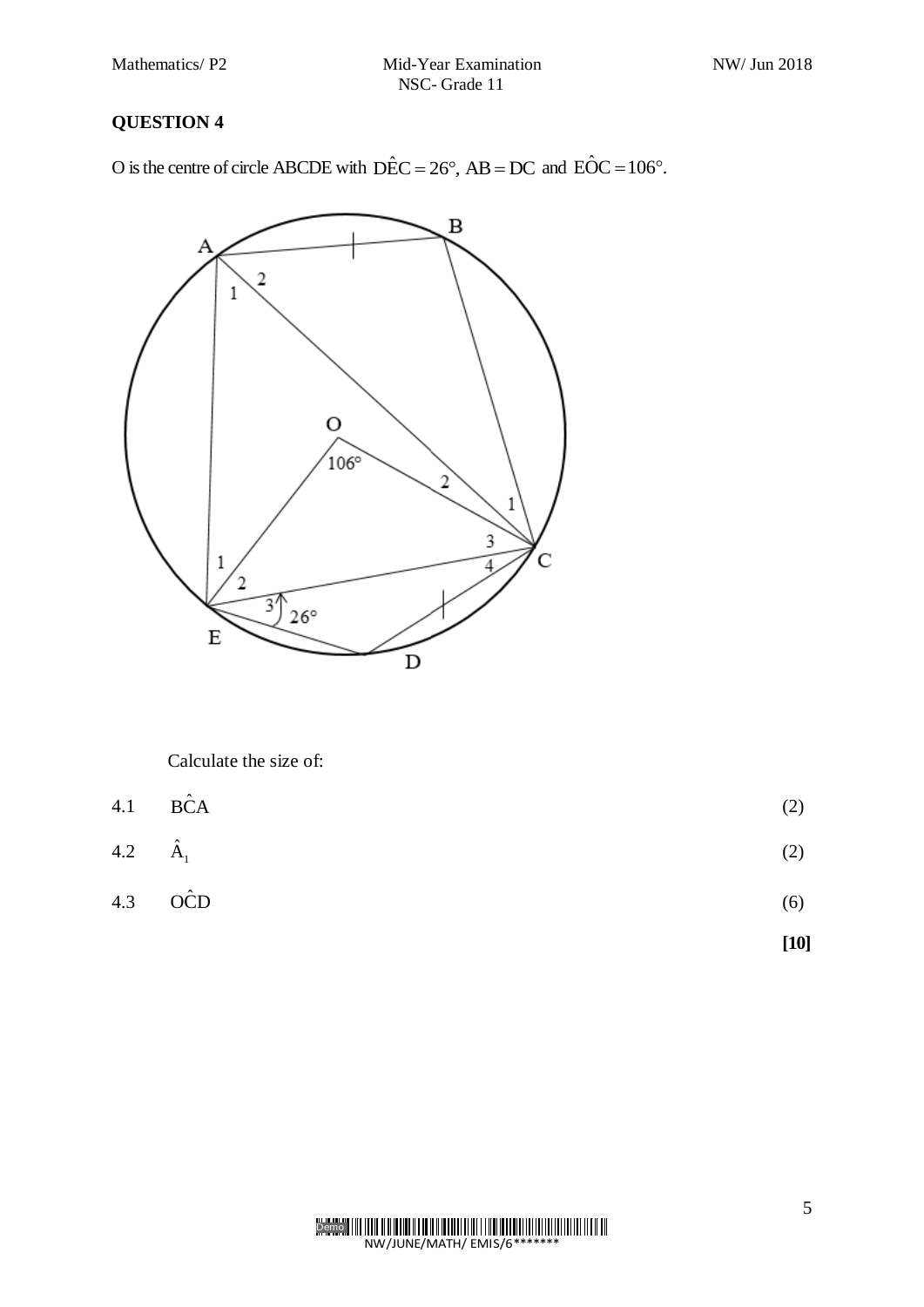5.1 Complete the missing information in the theorem below:

The angle subtended by the diameter at the circumference of the circle is ... (1)

5.2 Given: Circle centre O, tangent CPT at P chord PM and the point B on the major arc.



Complete the proof:

Required to proof:  $M\hat{P}T = P\hat{B}M$ 

Construction: Draw diameter PA and join AM

Proof:

| (5) |
|-----|

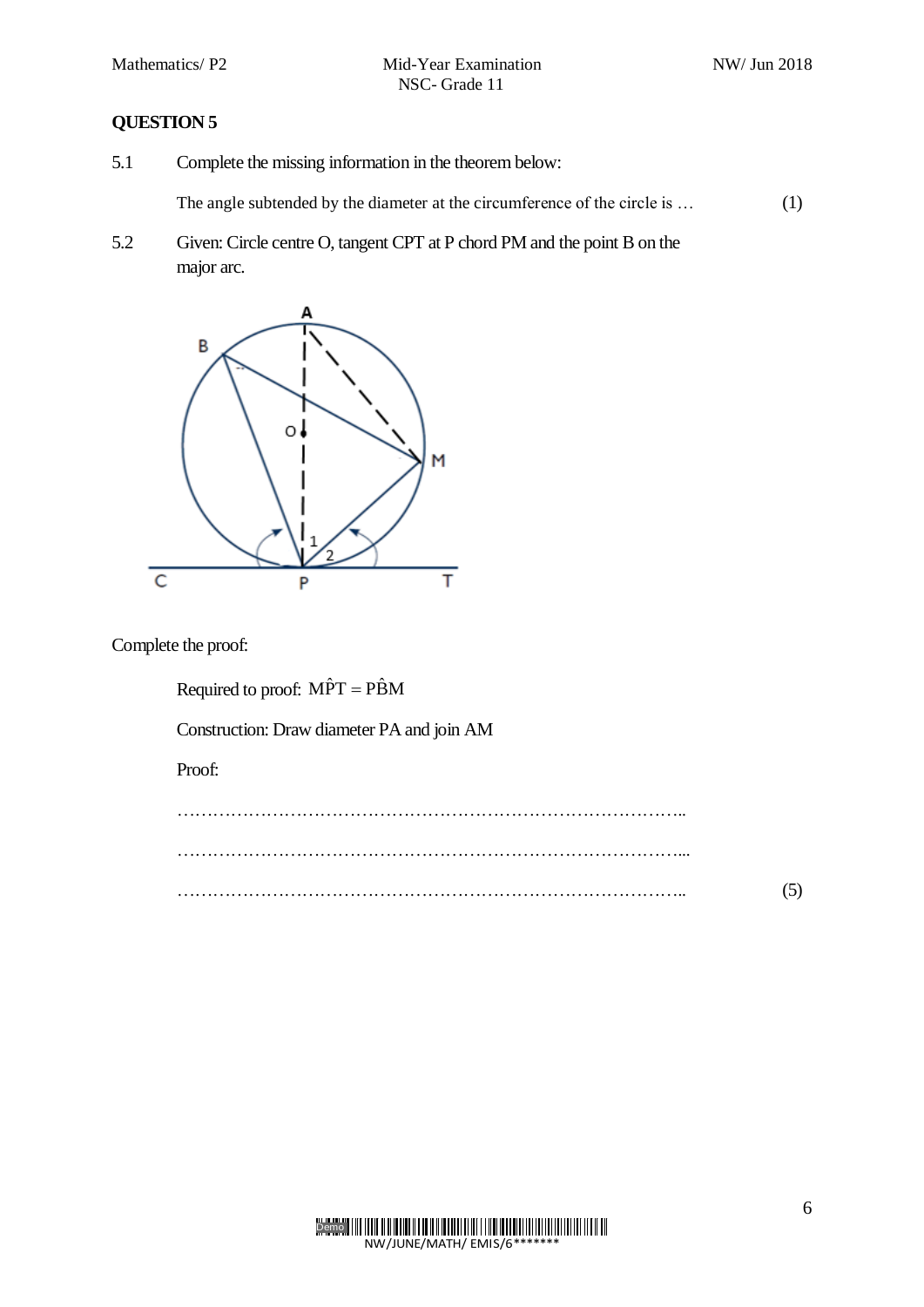5.3 PA and PB are tangent to circle M with  $AC = BC$ .  $\hat{A}_2 = x \cdot BC / PQ$ .



| 5.3.1 Determine with reasons FOUR other angles equal to $x$ . |     |
|---------------------------------------------------------------|-----|
| 5.3.2 Prove that ABRP is a cyclic quadrilateral               |     |
| 5.3.3 Prove that $AP = BO$                                    | (3) |

**[19]**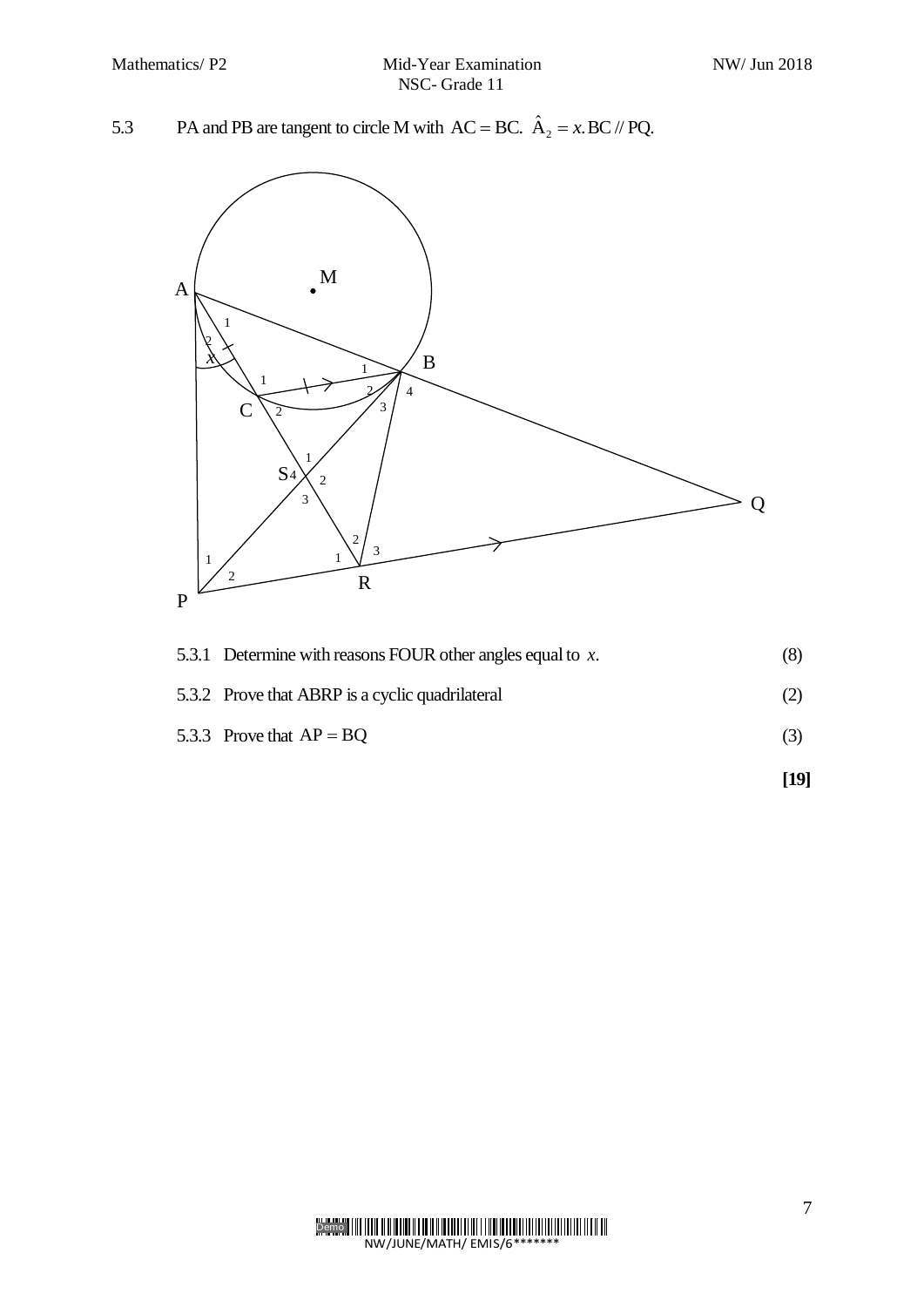Refer to the diagram below, ST is a diameter of the circle.

OS // PN, TO bisects STP.



Prove that

|     |                                | [11] |     |
|-----|--------------------------------|------|-----|
| 6.2 | SO is a tangent to circle KUST |      | (6) |
| 6.1 | PUNK is a cyclic quadrilateral |      |     |

**TOTAL: [100]**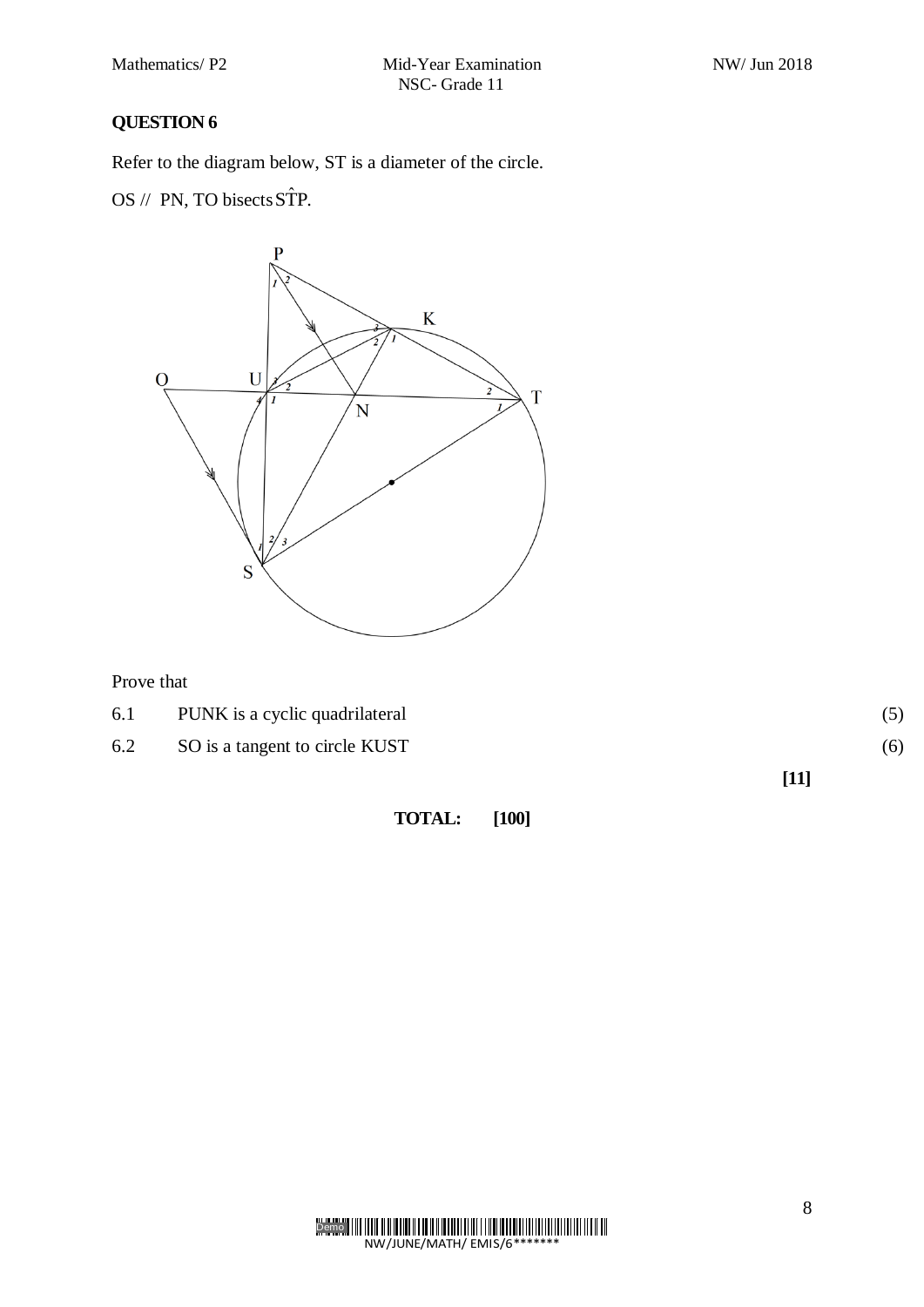### NAME: ………………………………………………….. CLASS: ………….

#### DIAGRAM SHEET 1

### QUESTION 1.2



QUESTION 4

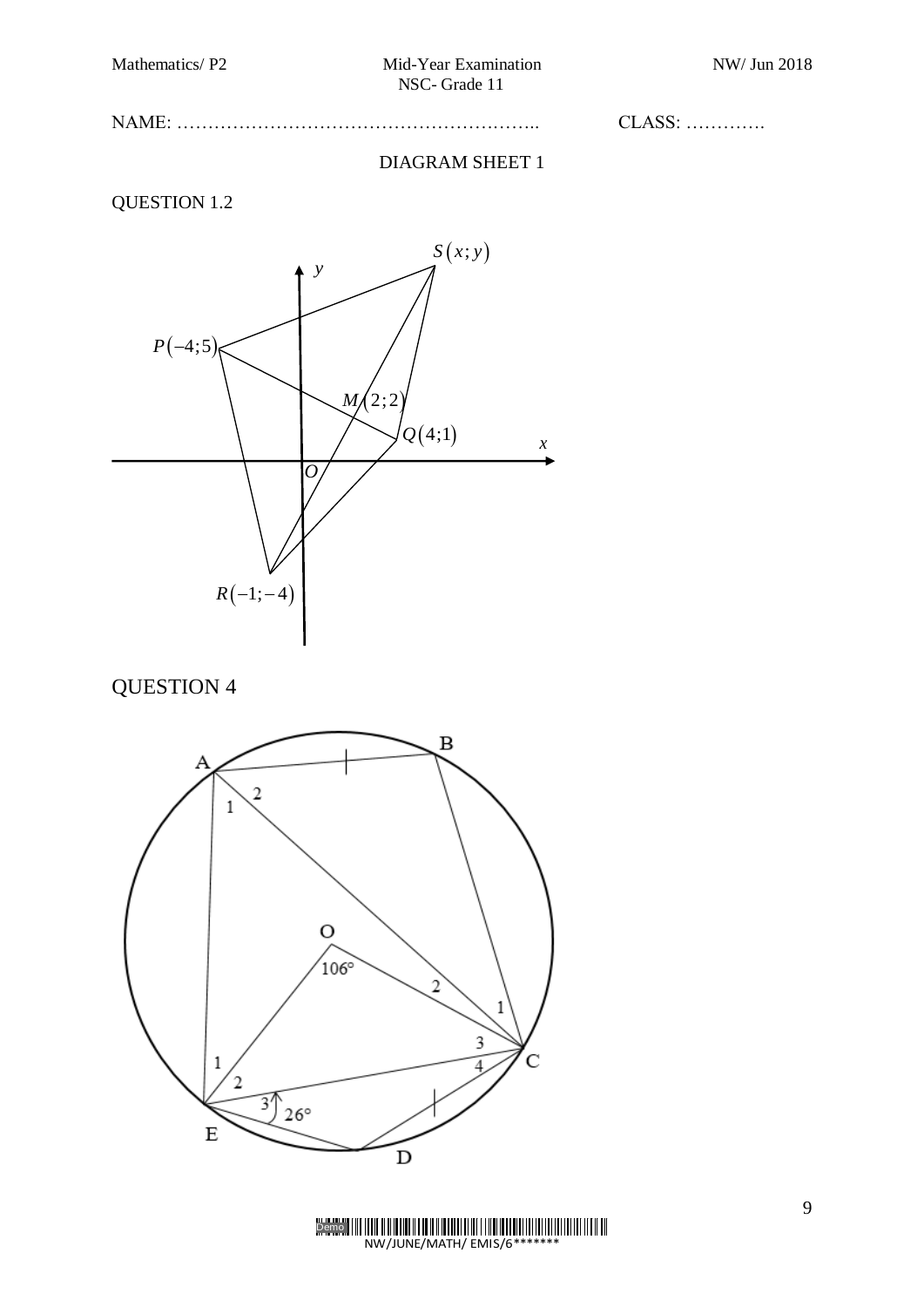NAME: ………………………………………………….. CLASS: ………….

#### DIAGRAM SHEET 2

QUESTION 5.2



QUESTION 5.3